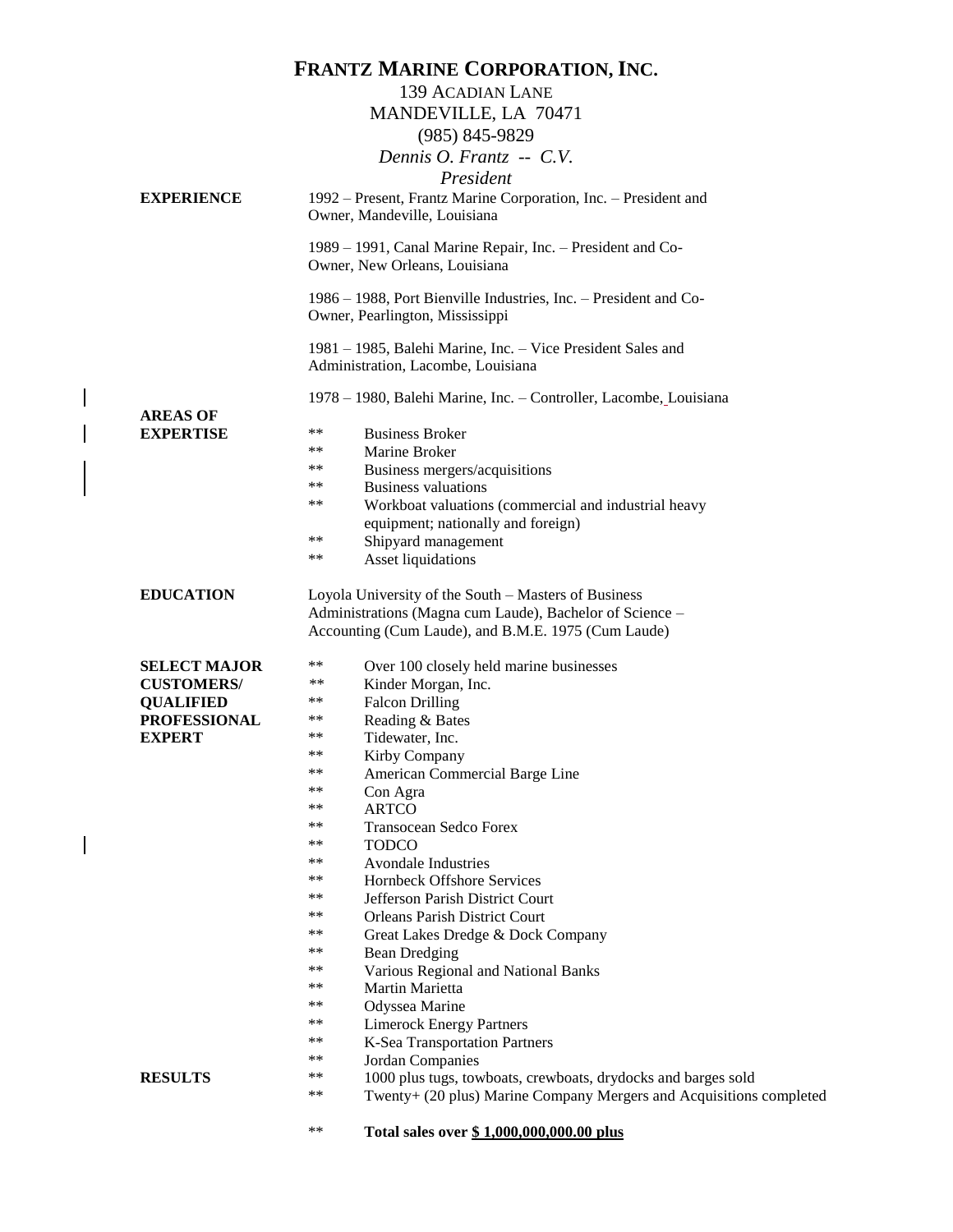MARINE VESSELS SOLD BY DENNIS O. FRANTZ Through December 31, 2018 \$1,000,000,000.00 plus (See Addendum "A" pages 1 through 12)

\*\* Associates and affiliated transactions included. \*\*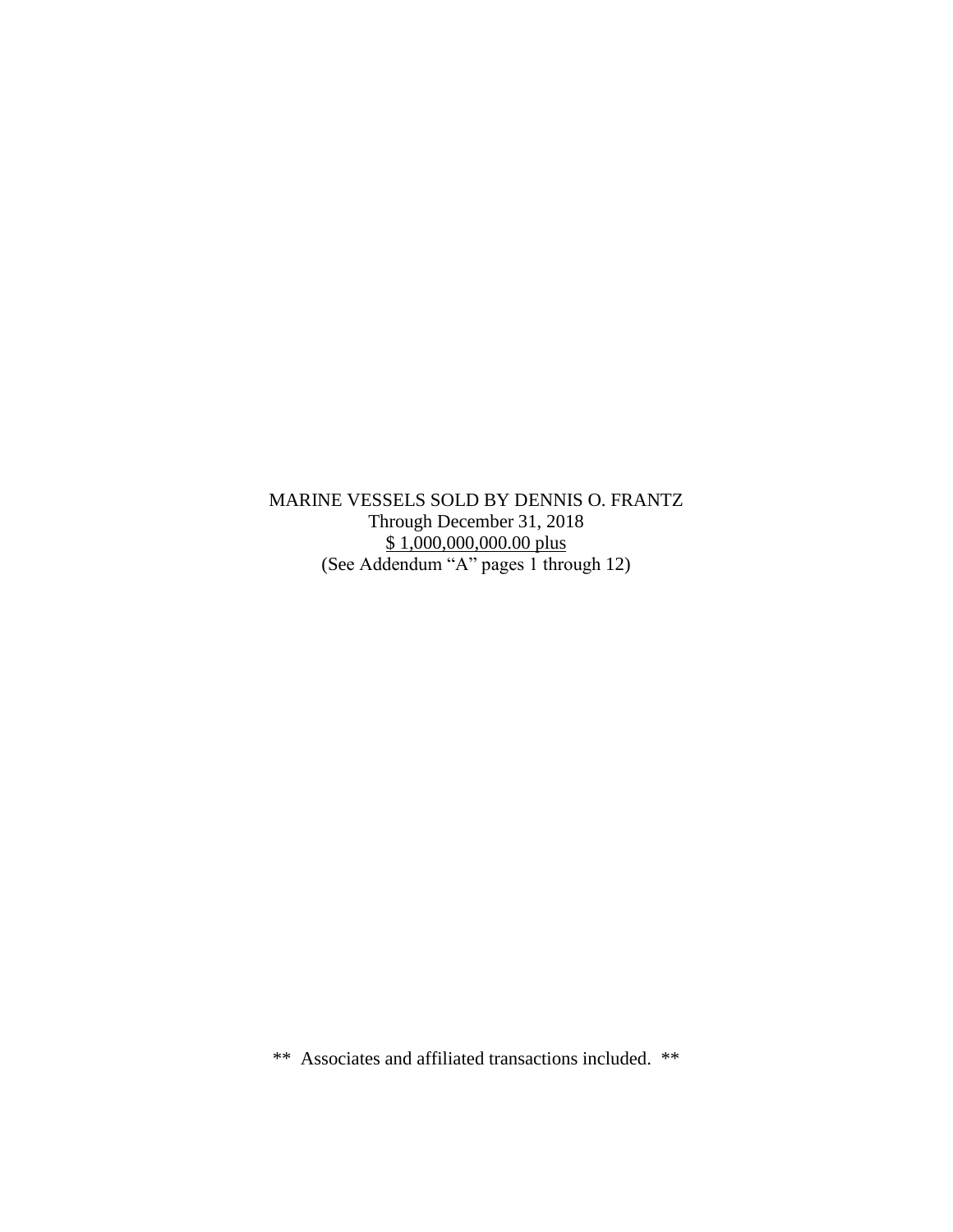| <b>NAME</b>            | <b>TYPE</b>   | H.P./SIZE               |
|------------------------|---------------|-------------------------|
| Seahorse               | Pushboat      | 900 H.P., G.M.'s        |
| Enterprise             | Tug           | 4200 H.P., NPHA3S       |
| Driver                 | Tug           | 3600 H.P., CAT's        |
| Kenny W.               | Crewboat      | 55', G.M.'s             |
| David M.               | Crewboat      | 47', G.M.'s             |
| Michael M.             | Crewboat      | 47', G.M.'s             |
| Kathie G.              | Pushboat      | 7200 H.P., E.M.D.'s     |
| Mitzi Alario           | Tug           | 4200 H.P., CAT's        |
| Dallas J. Adams        | Tug           | 4200 H.P., Wickman's    |
| Hollywood Chem. #31    | Tank Barge    | 195' x 35'              |
| <b>Gulf Dispatcher</b> | Pushboat      | 900 H.P., G.M.'s        |
| <b>Gulf Express</b>    | Pushboat      | 900 H.P., G.M.'s        |
| Robert Alario          | Tug           | 7200 H.P., E.M.D.'s     |
| Robin Alario           | Tug           | 7200 H.P., E.M.D.'s     |
| Fournier Bays          | Tug           | 4200 H.P., E.M.D.'s     |
| ABBS-160-1             | Deck Barge    | $160'$ x 54'            |
| ABBS-160-2             | Deck Barge    | $160'$ x 54'            |
| Danny W.               | Crewboat      | 47', G.M.'s             |
| Vanguardia             | Tug           | 4200 H.P., E.M.D.'s     |
| Monique                | Crewboat      | 42', G.M.'s             |
| <b>Edmond Curole</b>   | Tug           | 4200 H.P., Wickman's    |
| King Philip            | Tug           | 2000 H.P., E.M.D.'s     |
| <b>Bay Prince</b>      | Tug           | 3000 H.P., G.M.'s       |
| Mr. Mac                | Tug           | 1800 H.P., G.M.'s       |
| Courier                | Tug           | 1800 H.P., G.M.'s       |
| Cold Fire              | Pushboat      | 1350 H.P., G.M.'s       |
| Croyle Tide            | O.S.V.        | 190' x 40' Foreign Flag |
| Julia W.               | Dredge Tender | 46', G.M.'s             |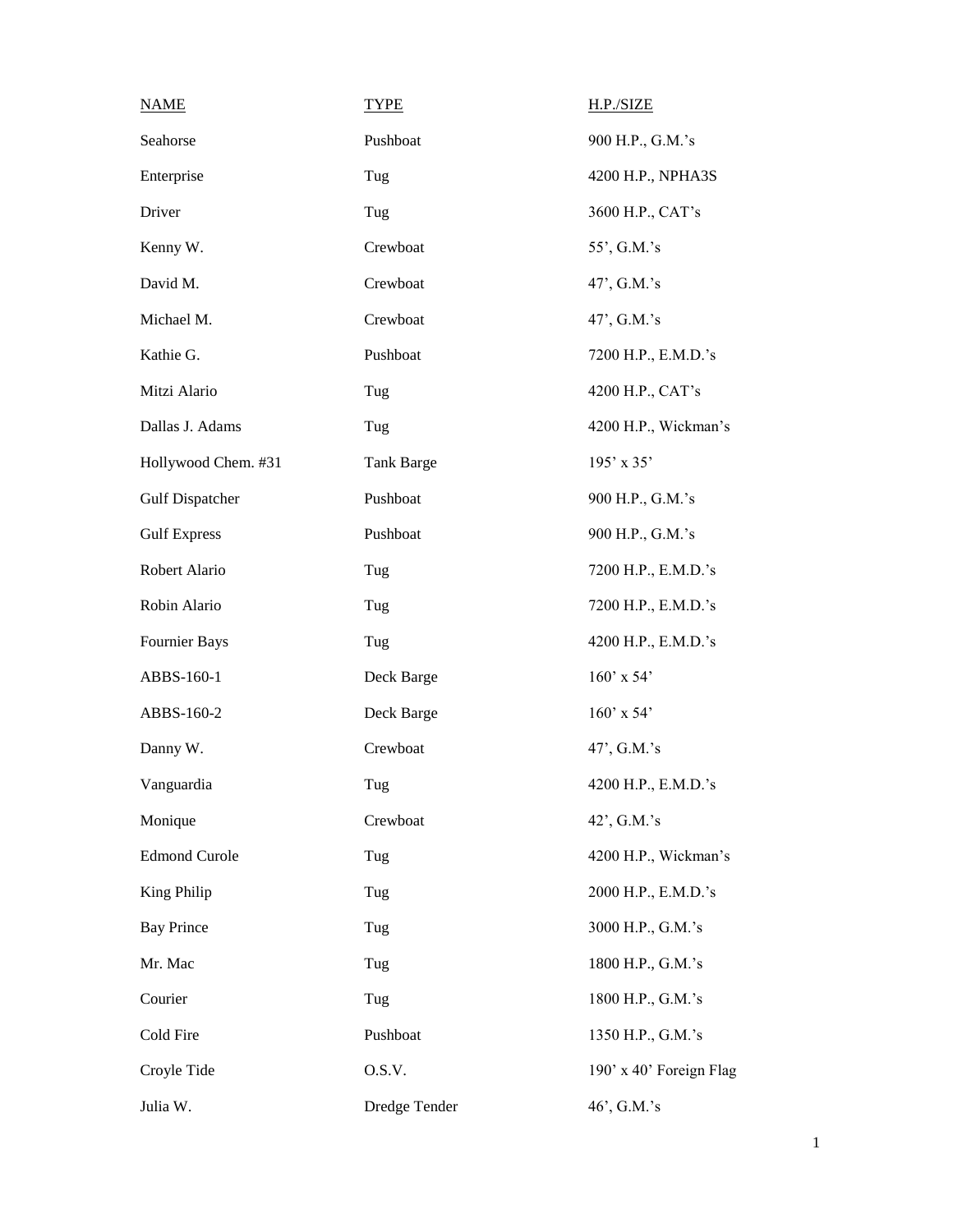| $M-30$                  | Tank Barge          | $195' \times 35'$   |
|-------------------------|---------------------|---------------------|
| Barry G.                | <b>Utility Boat</b> | 96' x 24'           |
| <b>BMI-908</b>          | Tank Barge          | 10,000 BLL          |
| $CWJ-1$                 | Deck Barge          | 150' x 35'          |
| $A-15$                  | Tank Barge          | 10,000 BLL          |
| Lucinda Smith           | Tug                 | 3000 H.P., G.M.'s   |
| American Eagle          | Tug                 | 900 H.P., G.M.'s    |
| Crimson Tide            | Pushboat            | 900 H.P., G.M.'s    |
| JO 603                  | Spud Barge          | $150'$ x 45'        |
| <b>Blue Chip</b>        | O.S.V.              | 180'                |
| Chip D                  | O.S.V.              | 180'                |
| <b>Belle Watling</b>    | Pushboat            | 900 H.P., G.M.'s    |
| PRBL <sub>3</sub>       | Deck Barge          | $120'$ x 30'        |
| Loveland 3403           | Hopper              | 9000 ton            |
| Thunder Bay             | Tug                 | 4200 H.P., E.M.D.'s |
| Verna G.                | Pushboat            | 900 H.P., G.M.'s    |
| Betty Jo                | Lugger Tug          | 800 H.P., G.M.'s    |
| Capt. Dickie            | Crewboat            | 47', G.M.'s         |
| Edina St. Philip        | Tug                 | 1800 H.P., E.M.D.   |
| Vena E.                 | Tug                 | 900 H.P., G.M.'s    |
| <b>Bulk Transporter</b> | Ocean Hopper Barge  | 10,000 ton          |
| Marine Compass          | Lugger Pushboat     | 900 H.P., G.M.'s    |
| Marine Flag             | Lugger Tug          | 800 H.P., G.M.'s    |
| Stallion                | Pushboat            | 600 H.P., G.M.'s    |
| Joyce Crosby            | Tug                 | 600 H.P., G.M.'s    |
| Tee Cenac               | Tug                 | 2400 H.P., Cummins  |
| Palmetto                | Tug                 | 3700 H.P., ALCO     |
| Lance P. Crochet        | Pushboat            | 1200 H.P., CAT's    |
| Sheritan Barge          | Hopper Barge        | 12,000 ton          |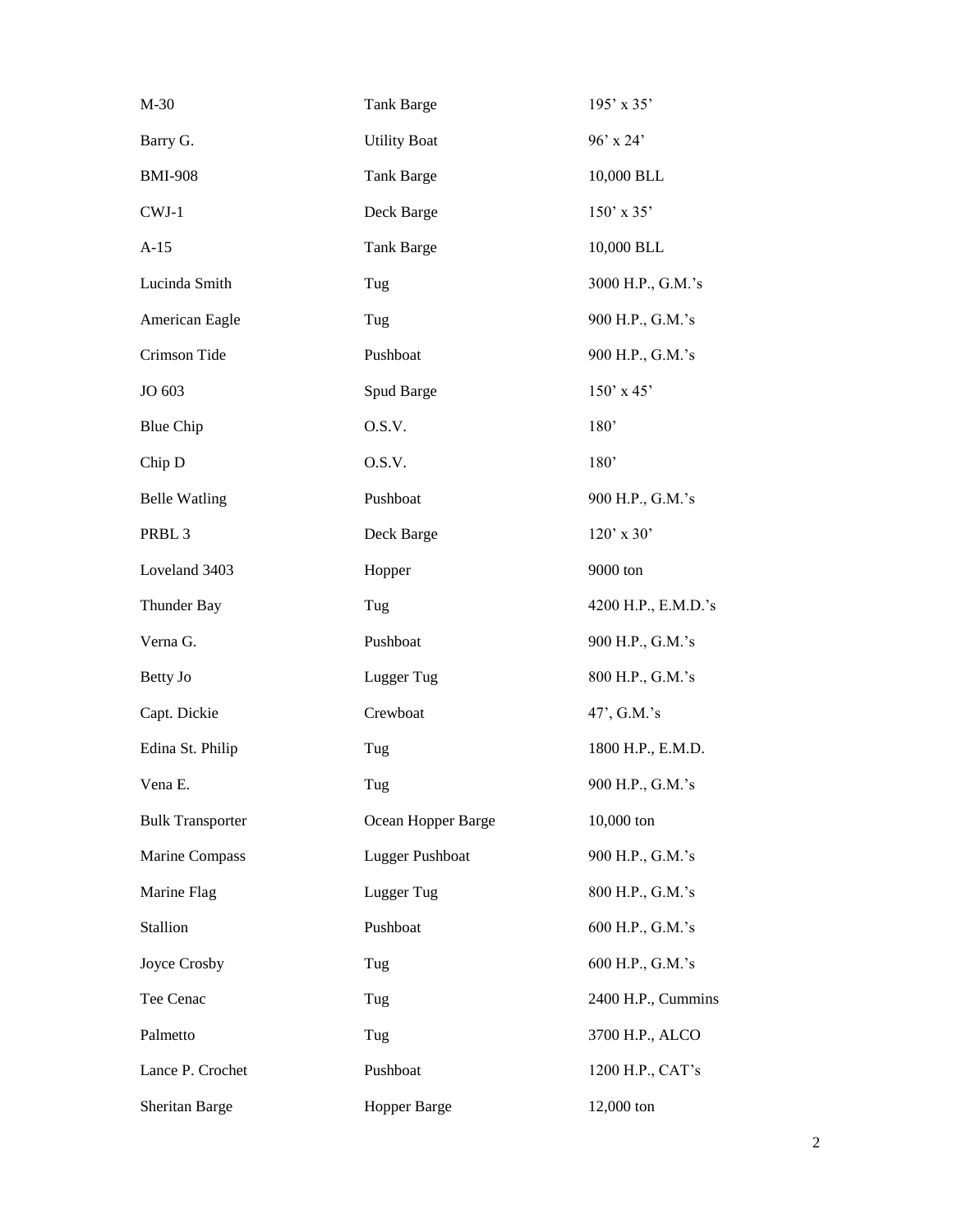| <b>Avondale SES</b> | Surface Effect Ship | 3000 Deutsch        |
|---------------------|---------------------|---------------------|
| Debra Valentine     | Pushboat            | 3900 H.P., E.M.D.'s |
| Escort              | Tug                 | 10,000 H.P., ALCO's |
| Old Spy Brook       | Pushboat            | 1800 H.P., G.M.'s   |
| Tuscallosa          | Pushboat            | 1800 H.P., G.M.'s   |
| Harbor Island       | Tug                 | 1200 H.P., CATS     |
| Leo                 | Tug                 | 3000 H.P., G.M.'s   |
| Crosby Star         | Tug                 | 4200 H.P., CATS     |
| Colonel II          | Tug                 | 4200 H.P., CATS     |
| Miss Shelly         | Pushboat            | 1200 H.P., G.M.'s   |
| Sea Hawk            | Crewboat            | 105', G.M.'s        |
| Sea Fox             | Crewboat            | 105', G.M.'s        |
| Southern Coast      | Tug                 | 3600 H.P., CATS     |
| <b>Gulf Comet</b>   | Tug                 | 4200 H.P., NOHABS   |
| Miss Lucia          | Pushboat            | 1000 H.P., CATS     |
| Great Gulf I        | Tug                 | 2400 H.P., G.M.'s   |
| J.N. Colle          | Tug                 | 3000 H.P., G.M.'s   |
| Monica Doucet       | Tug                 | 3600 H.P., CATS     |
| Roseanna Doucet     | Tug                 | 3600 H.P., CATS     |
| DAD                 | Tug                 | 2400 H.P., CATS     |
| Marine Compass      | Lugger              | 900 H.P., G.M.'s    |
| Miss Judy           | Lugger              | 900 H.P., G.M.'s    |
| Marine Flag         | Lugger              | 600 H.P., G.M.'s    |
| Gary John           | Lugger              | 600 H.P., G.M.'s    |
| Double D            | Lugger              | 600 H.P., G.M.'s    |
| Capt. J.R.          | Lugger              | 600 H.P., G.M.'s    |
| Betty Jo            | Lugger              | 900 H.P., G.M.'s    |
| <b>Susan Bourg</b>  | Pushboat            | 600 H.P., G.M.'s    |
| <b>Emily Bourg</b>  | Pushboat            | 600 H.P., G.M.'s    |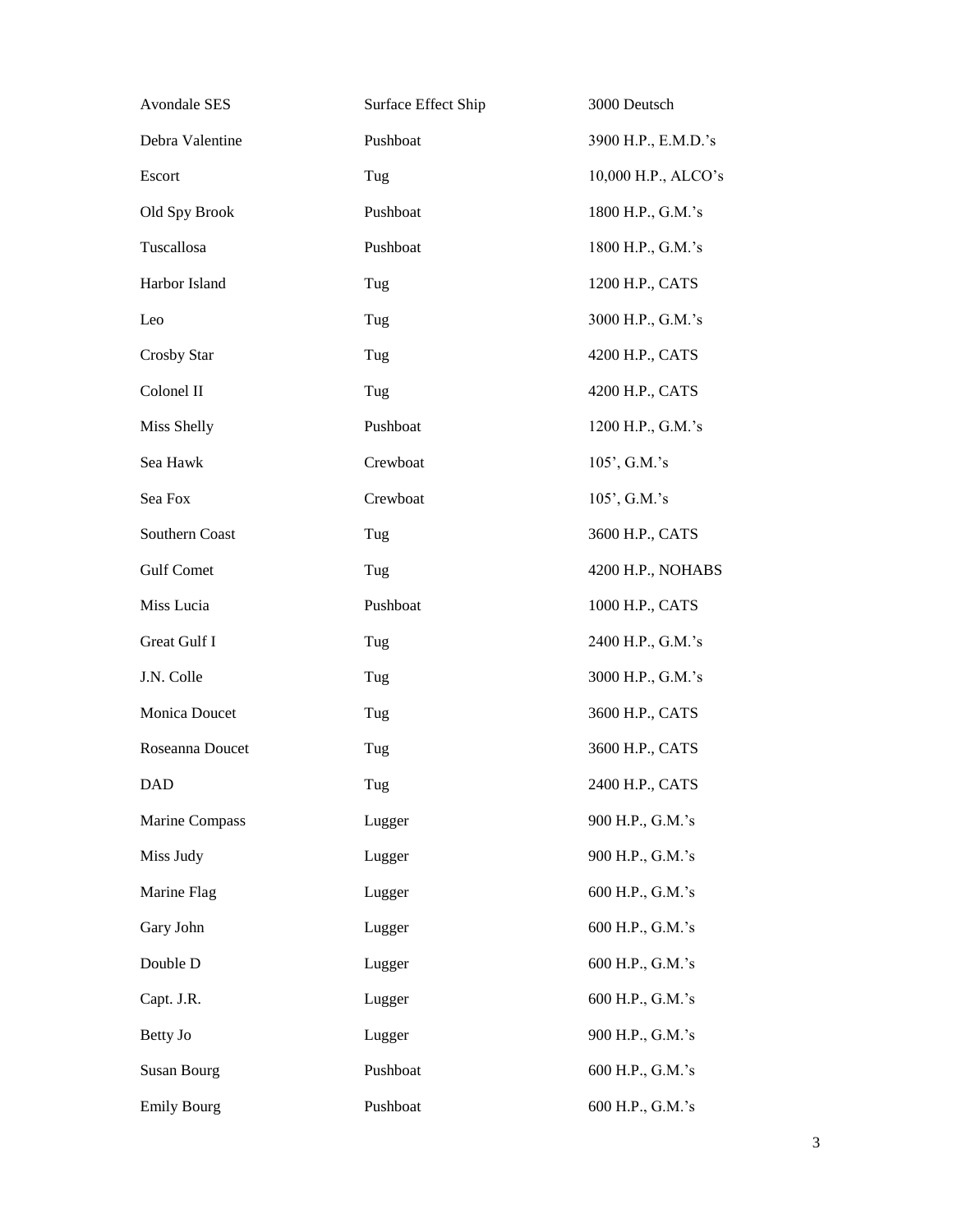| <b>Sidney Bourg</b>                         | Pushboat       | 600 H.P., G.M.'s    |
|---------------------------------------------|----------------|---------------------|
| R.L. Bourg, Jr.                             | Pushboat       | 1000 H.P., G.M.'s   |
| David Neville                               | Pushboat       | 1800 H.P., G.M.'s   |
| Ellen Monteiro                              | Pushboat       | 600 H.P., G.M.'s    |
| John B. Monteiro                            | Pushboat       | 900 H.P., G.M.'s    |
| Rebecca Monteiro                            | Pushboat       | 900 H.P., G.M.'s    |
| Susan Monteiro                              | Pushboat       | 600 H.P., G.M.'s    |
| Lance Thomas DeBardeleben                   | Pushboat       | 1200 H.P., G.M.'s   |
| Bailey T. DeBardeleben                      | Pushboat       | 1200 H.P., G.M.'s   |
| Nonnie                                      | Pushboat       | 1200 H.P., G.M.'s   |
| Percheron                                   | Pushboat       | 1000 H.P., G.M.'s   |
| Lois Pawg                                   | Pushboat       | 900 H.P., G.M.'s    |
| Delores Pawg                                | Pushboat       | 900 H.P., G.M.'s    |
| Kathy Pawg                                  | Pushboat       | 900 H.P., G.M.'s    |
| Miss Melowae                                | Pushboat       | 400 H.P., G.M.'s    |
| Allison Marie                               | Pushboat       | 400 H.P., G.M.'s    |
| Little M                                    | Crewboat       | 54', G.M.'s         |
| Lady Blackie                                | Utility        | 86', G.M.'s         |
| Admiral                                     | <b>Utility</b> | 86', G.M.'s         |
| Lady June                                   | Utility        | 86', G.M.'s         |
| Reggie Bagala                               | Utility        | 86', G.M.'s         |
| Eleven 120' x 30' Barges                    | Deck Barges    | $120'$ x 30'        |
| Ten Jack-up's for Sun Contractors Jack-up's |                | $76'$ x 85'         |
| T.L. James four tugs - Dredge Tenders       | Tugs           | 900 H.P., G.M.'s    |
| Martin Marietta Pelican                     | Utility        | 45', G.M.'s         |
| Pocono                                      | Pushboat       | 4200 H.P., E.M.D.'s |
| Pebble Beach                                | Pushboat       | 4200 H.P., E.M.D.'s |
| Roland A. Falgout                           | Tug            | 7000 H.P., E.M.D.'s |
| Nina Dawn                                   | Tug            | 4200 H.P., CATS     |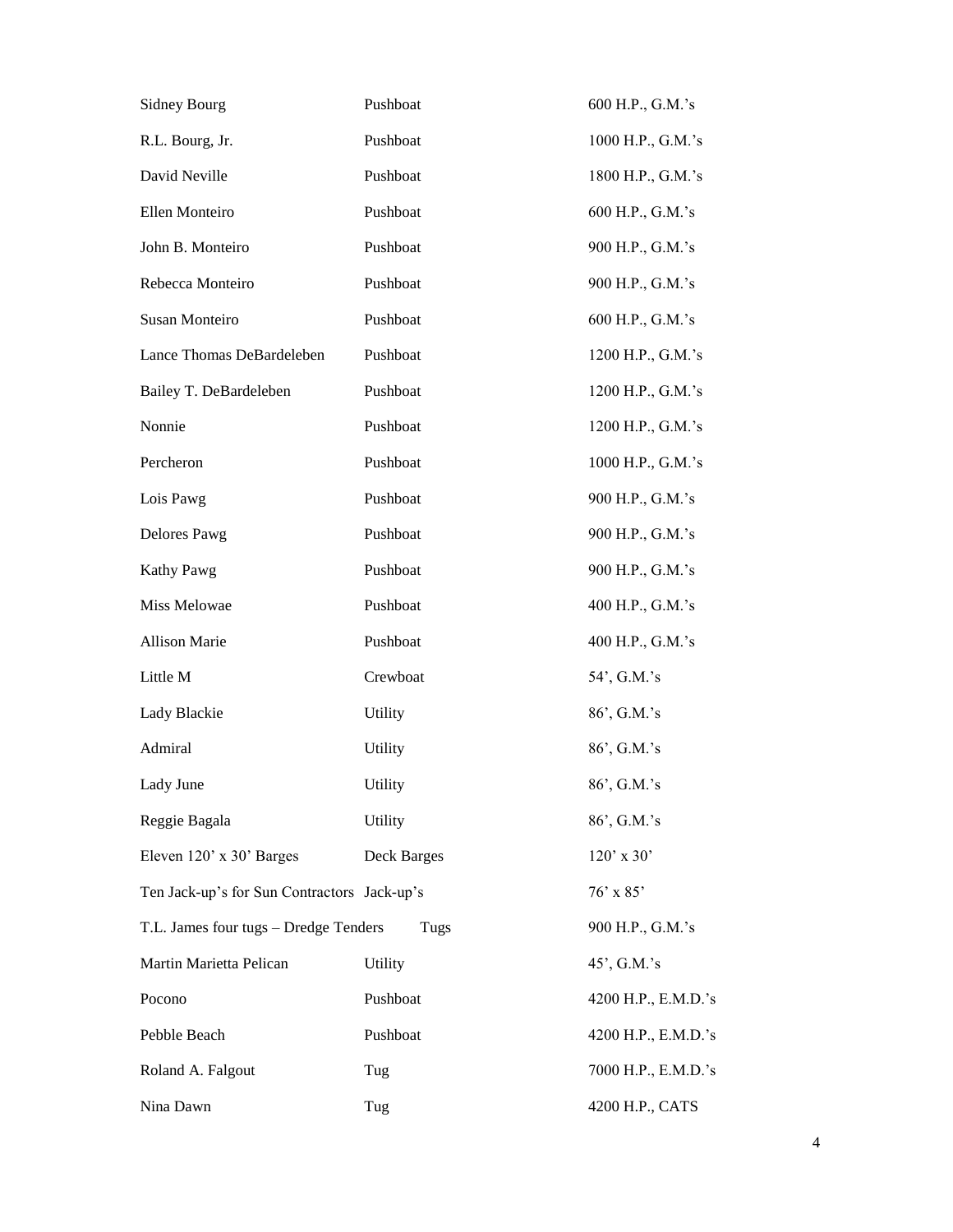| Wilken Falgout         | Tug        | 4200 H.P., CATS     |
|------------------------|------------|---------------------|
| Kelly Falgout          | Tug        | 4200 H.P., E.M.D.'s |
| Miss Saidy             | Tug        | 10,000 H.P., ALCO's |
| Lady Ora               | Tug        | 2400 H.P., G.M.'s   |
| Lady Ashby             | Tug        | 3600 H.P., CATS     |
| Libra                  | Tug        | 3000 H.P., G.M.'s   |
| Caribe Falcon          | Deck Barge | $250'$ x 72'        |
| Caribe Prince 99       | Deck Barge | 250' x 72'          |
| Caribe Honor           | Deck Barge | $210'$ x 68'        |
| Tajaritos              | Deck Barge | $250'$ x 72'        |
| <b>NPR 251</b>         | Deck Barge | $250'$ x 72'        |
| Eagle                  | Pushboat   | 900 H.P., G.M.'s    |
| Tupelo                 | Pushboat   | 1200 H.P., G.M.'s   |
| Whittle T.             | Crewboat   | 50', CATS           |
| OU70J                  | Spud Barge | $120'$ x 45'        |
| El Jaguar Grande       | Tug        | 4200 H.P., E.M.D.'s |
| Marine Turn            | Pushboat   | 1200 H.P., G.M.'s   |
| <b>Marine Progress</b> | Pushboat   | 1200 H.P., G.M.'s   |
| Mr. Leroy              | Crewboat   | 105', G.M.'s        |
| Mr. Walter             | Crewboat   | $100'$ , G.M.'s     |
| Miss Katherine         | Crewboat   | 100', G.M.'s        |
| Miss Robbie            | Crewboat   | 85', G.M.'s         |
| Rita K                 | Crewboat   | 85', G.M.'s         |
| Mr. Bud                | Crewboat   | 80', G.M.'s         |
| Miss Minnie            | Crewboat   | 65', G.M.'s         |
| Miss Joyce             | Crewboat   | 65', G.M.'s         |
| Miss Pam               | Crewboat   | 55', G.M.'s         |
| Miss Margie            | Crewboat   | 55', G.M.'s         |
| <b>Miss Paulette</b>   | Crewboat   | 48', G.M.'s         |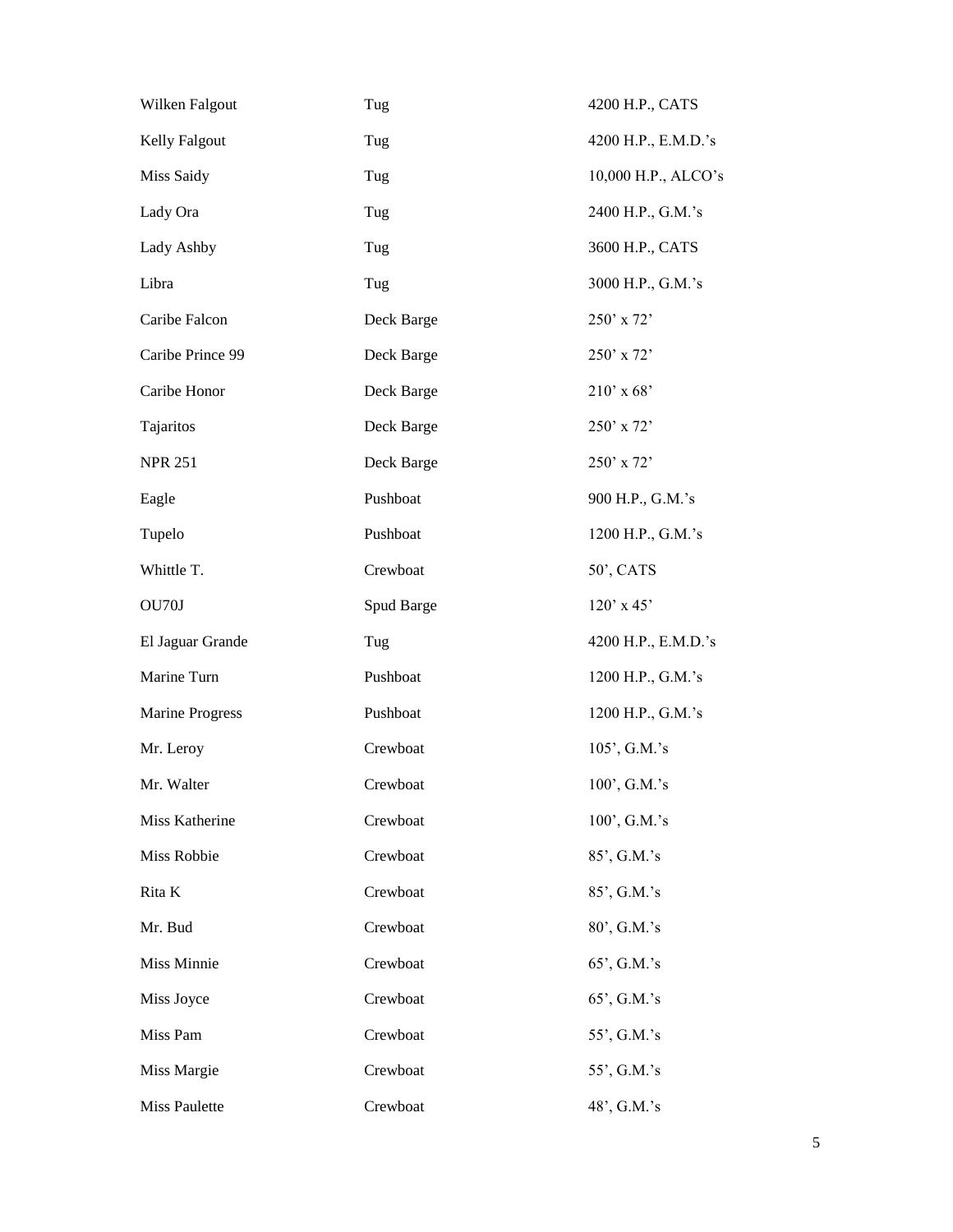| Sea Robin                     | Crewboat           | 46', G.M.'s         |
|-------------------------------|--------------------|---------------------|
| Sun Dancer                    | Crewboat           | 46', G.M.'s         |
| Marine Runner                 | Pushboat           | 900 H.P., G.M.'s    |
| Marine Inland                 | Pushboat           | 1200 H.P., G.M.'s   |
| Marine Venture                | Pushboat           | 1200 H.P., G.M.'s   |
| Marine Intercoastal           | Pushboat           | 1200 H.P., G.M.'s   |
| Marine Point                  | Pushboat           | 1200 H.P., G.M.'s   |
| Elizabeth Blielier            | Pushboat           | 1000 H.P., CATS     |
| El Gallo Grande               | Tug                | 6000 H.P., E.M.D.'s |
| Marine Legend                 | Pushboat           | 900 H.P., G.M.'s    |
| Ole Hickory                   | Pushboat           | 1800 H.P., G.M.'s   |
| Jamie Stone                   | Pushboat           | 1410 H.P., CATS     |
| R-306                         | Crewboat           | 105', G.M.'s        |
| $3 - Brothers$                | Pushboat           | 1800 H.P., G.M.'s   |
| Drydock 980273                | Drydock            | 1200 Tons, 150'     |
| Warren B                      | Pushboat           | 1000 H.P., G.M.'s   |
| <b>Aaron Charles McKinney</b> | Pushboat           | 1350 H.P., G.M.'s   |
| Repent                        | Pushboat           | 1600 H.P., Cummins  |
| Cochise                       | Tug                | 3400 H.P., CATS     |
| Miss Tammy                    | Pushboat           | 900 H.P., G.M.'s    |
| <b>Buckles</b>                | Pushboat           | 1800 H.P., G.M.'s   |
| Mable Colle                   | <b>Tractor Tug</b> | 3000 H.P., E.M.D.'s |
| Jim Colle                     | <b>Tractor Tug</b> | 2800 H.P., E.M.D.'s |
| Gulf Sabre                    | Tug                | 2400 H.P., CATS     |
| El Rhino Grande               | Tug                | 2400 H.P., CATS     |
| American Pride                | Tug                | 2400 H.P., G.M.'s   |
| Tyler                         | Pushboat           | 800 H.P., G.M.'s    |
| W.A.B.                        | Tug                | 2400 H.P., CATS     |
| Elizabeth Adams               | Tug                | 5750 H.P., E.M.D.'s |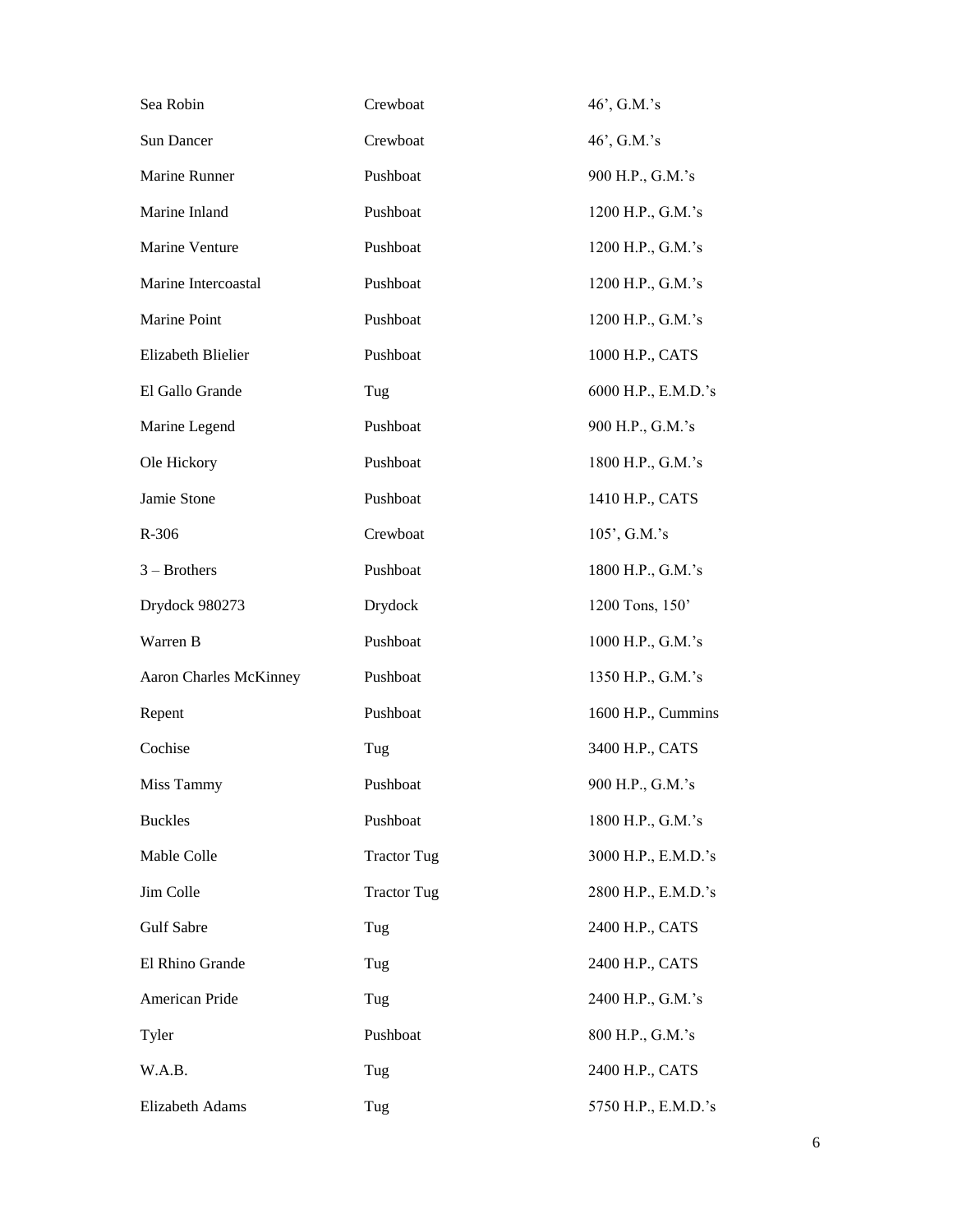| <b>Mister Randy</b> | Tug               | 2400 H.P., CATS     |
|---------------------|-------------------|---------------------|
| Rebekkah Bruce      | Tug               | 5000 H.P., CATS     |
| Sea Crescent        | Tug               | 1800 H.P., CATS     |
| Katie Gonsoulin     | Tug               | 900 H.P., G.M.'s    |
| Gulf Gale           | Tug               | 3000 H.P., E.M.D.'s |
| El Oso Grande       | Tug               | 5750 H.P., E.M.D.'s |
| Megan Beth          | Lugger            | 700 H.P., G.M.'s    |
| Gloria G. Cheramie  | Tug               | 1620 H.P., CATS     |
| Pegasus             | Tug               | 1800 H.P., CATS     |
| Mr. Emray           | Pushboat          | 1800 H.P., CATS     |
| Kilchess            | <b>Tank Barge</b> | 80,100 BLL          |
| Chip V              | Crewboat          | 105', Triple screw  |
| LaForce I           | Crew/Supply Boat  | 160', Quad screw    |
| <b>Gulf Hawk</b>    | Tug               | 3000 H.P., E.M.D.'s |
| Bo Jangles          | Lugger            | 1200 H.P., G.M.'s   |
| Jana Marie          | Pushboat          | 1200 H.P., G.M.'s   |
| Mr. Robert          | Tug               | 4100 H.P., Alco's   |
| Katrina G           | Tug               | 3000 H.P., E.M.D.'s |
| <b>Brody James</b>  | Pushboat          | 1200 H.P., G.M.'s   |
| Taco Terror         | Pushboat          | 1000 H.P., Cummins  |
| Tyler               | Pushboat          | 1000 H.P., G.M.'s   |
| Seth Harrison       | Pushboat          | 800 H.P., G.M.'s    |
| James D             | Tug               | 2400 H.P., CATS     |
| Robin Tide          | Crewboat          | 2040 H.P., G.M.'s   |
| Delta Trooper       | Tug               | 1800 H.P., G.M.'s   |
| Greer Tide          | Crewboat          | 2040 H.P., G.M.'s   |
| Joe Tide            | Crewboat          | 2292 H.P., G.M.'s   |
| Rebecca Tide        | Crewboat          | 2020 H.P., Cummins  |
| <b>HOS Hotshot</b>  | Crewboat          | 6000 H.P., CATS     |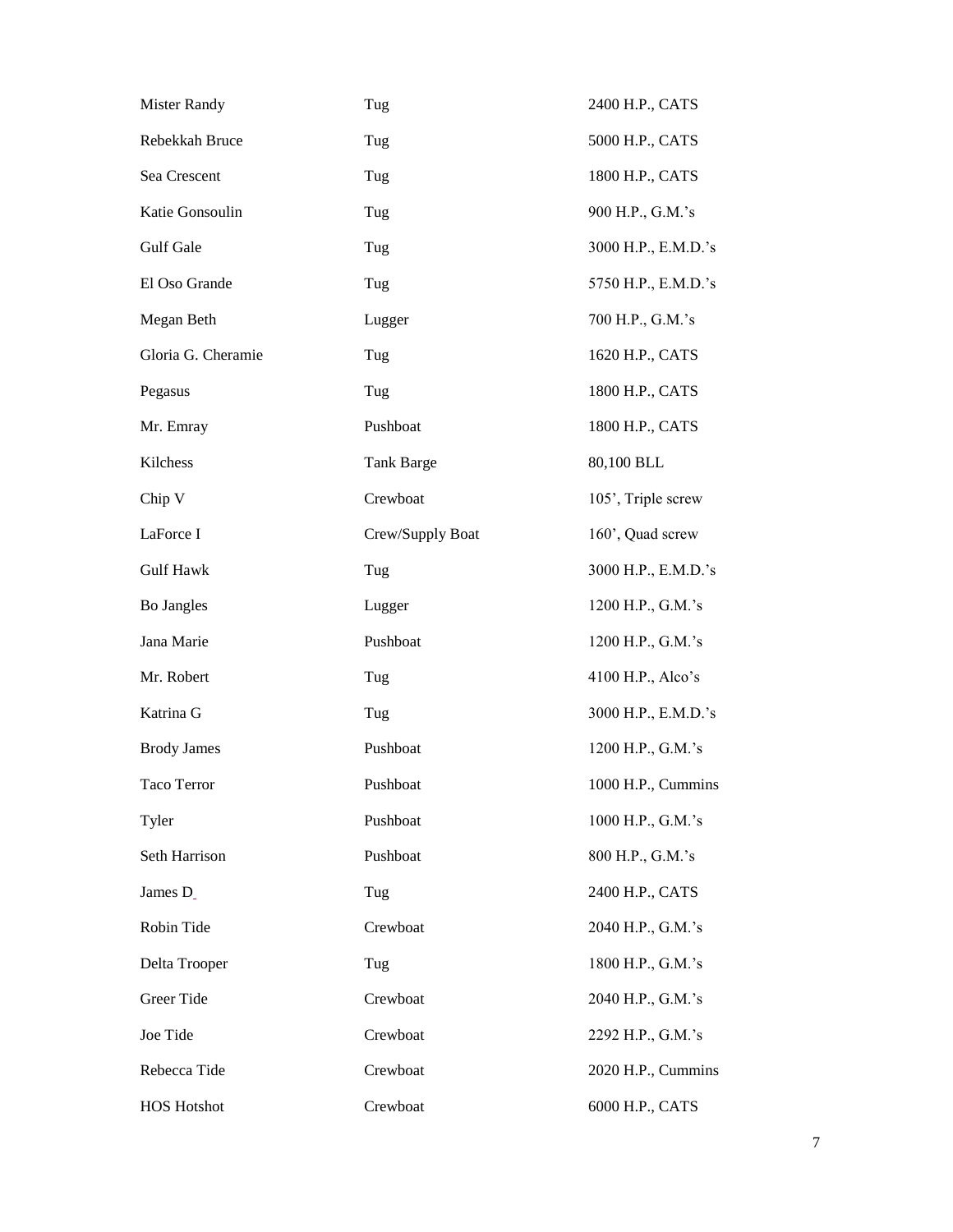| Torrent              | Tug               | 3500 H.P., E.M.D.'s |
|----------------------|-------------------|---------------------|
| Mac Tide 62          | Tug               | 6140 H.P., E.M.D.'s |
| Mac Tide 63          | Tug               | 6140 H.P., E.M.D.'s |
| Santo Domingo        | Deck Barge        | 250' x 76'          |
| Daigle Tide          | Crewboat          | 2040 H.P., G.M.'s   |
| Kraemer Tide         | Crewboat          | 2040 H.P., G.M.'s   |
| McClelland Tide      | Crewboat          | 2040 H.P., G.M.'s   |
| Lockwood II          | Deck Barge        | $140'$ x 38'        |
| Captain Charlie      | Pushboat          | 800 H.P., G.M.'s    |
| Hanna L              | Pushboat          | 600 H.P., G.M.'s    |
| <b>River Prince</b>  | Pushboat          | 1200 H.P., G.M.'s   |
| <b>M560L</b>         | Deck Barge        | 260' x 50'          |
| M 561                | Deck Barge        | 260' x 50'          |
| N Joseph Guidry      | Tug               | 4560 H.P., E.M.D.'s |
| Independent          | Tug               | 2800 H.P., E.M.D.'s |
| Mary S               | Tug               | 2800 H.P., E.M.D.'s |
| Gilbert Tide         | Crewboat          | 125', Triple Screw  |
| Cape Charles         | Deck Barge        | 240' x 72'          |
| Canal Guardian       | Tug               | 2240 H.P., CATS     |
| Shellen R            | Pushboat          | 1200 H.P., CATS     |
| <b>Sean Candies</b>  | Tug               | 6140 H.P., E.M.D.'s |
| New Construction     | Pushboat          | 1500 H.P., CATS     |
| Yabucoa Service      | Tug               | 3000 H.P., E.M.D.'s |
| $B-15$               | <b>Tank Barge</b> | $150'$ x 60'        |
| North Service        | Tug               | 2400 H.P., CATS     |
| <b>Grant Candies</b> | Tug               | 6140 H.P., E.M.D.'s |
| Flossie              | Tug               | 1800 H.P., G.M.'s   |
| Barbara Taylor       | Pushboat          | 2800 H.P., E.M.D.'s |
| Anna                 | Lugger Tug        | 1200 H.P., G.M.'s   |
| <b>James</b>         | <b>OSV</b>        | 136'                |

 $\mathsf{l}$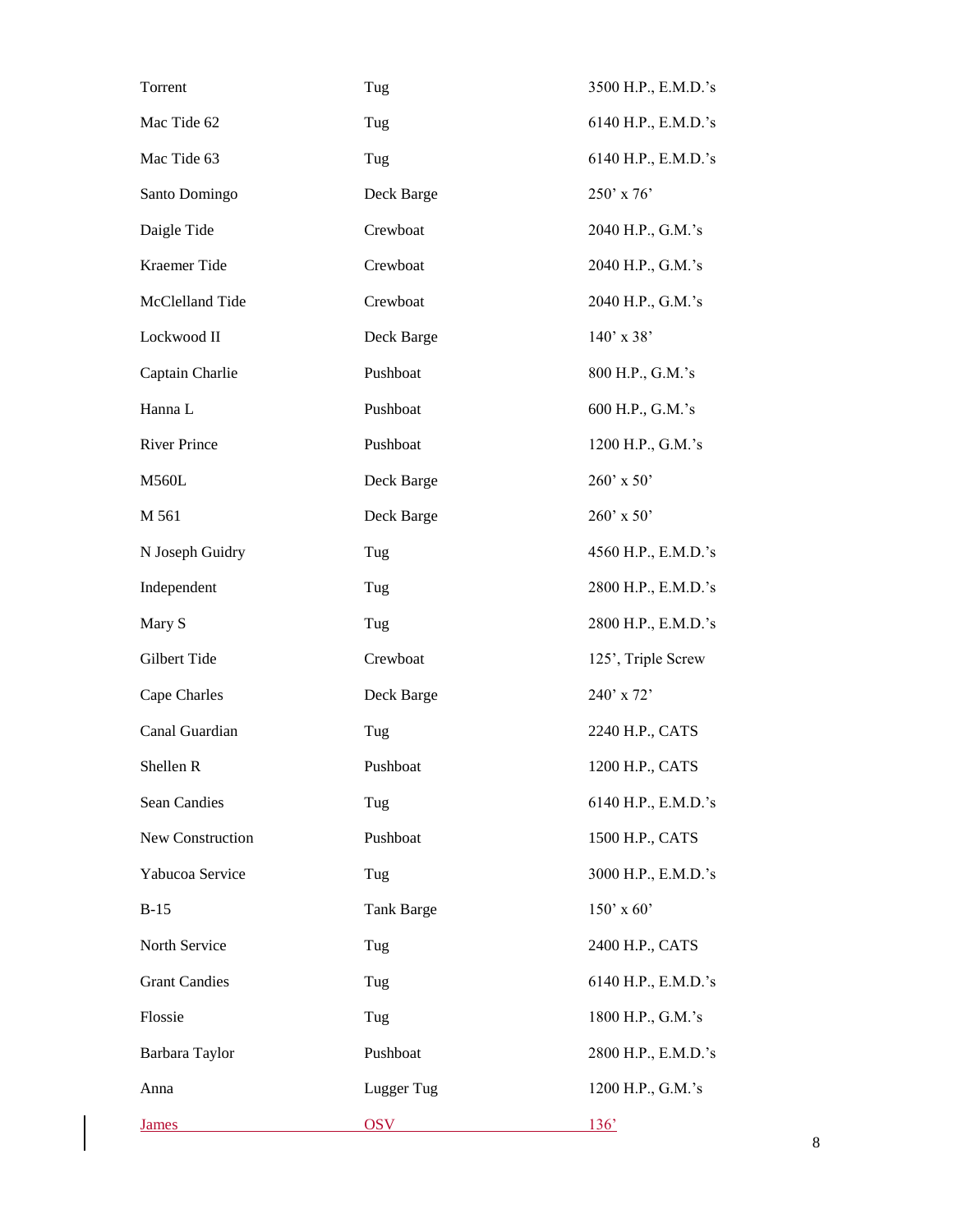| <u>Queen</u>                                                                                                                                                                                                                        | OSV                                                                                                                                                                                                                                | 166'                    |
|-------------------------------------------------------------------------------------------------------------------------------------------------------------------------------------------------------------------------------------|------------------------------------------------------------------------------------------------------------------------------------------------------------------------------------------------------------------------------------|-------------------------|
|                                                                                                                                                                                                                                     | Ashley OSV 146'                                                                                                                                                                                                                    |                         |
| Andre                                                                                                                                                                                                                               | $OSV$ 146 <sup>o</sup>                                                                                                                                                                                                             |                         |
| Regan                                                                                                                                                                                                                               | $\overline{OSV}$ 146'                                                                                                                                                                                                              |                         |
| Team Team                                                                                                                                                                                                                           | $OSV$ 136'                                                                                                                                                                                                                         |                         |
| <b>Ramy Eymard</b>                                                                                                                                                                                                                  |                                                                                                                                                                                                                                    | 1400 H.P., G.M.'s       |
| Voyager                                                                                                                                                                                                                             | <b>Tug Exercise 2018</b>                                                                                                                                                                                                           | 1400 H.P., CATS         |
| Shirley <b>Shirley</b>                                                                                                                                                                                                              | Tug and the contract of the contract of the contract of the contract of the contract of the contract of the contract of the contract of the contract of the contract of the contract of the contract of the contract of the co     | 1800 H.P., G.M.'s       |
|                                                                                                                                                                                                                                     | Andre Lander and Lugger Tug                                                                                                                                                                                                        | 800 H.P., G.M.'s        |
|                                                                                                                                                                                                                                     | <u>Kelly H Pushboat</u>                                                                                                                                                                                                            | 1200 H.P., Cummins      |
| Sea Island                                                                                                                                                                                                                          | Tug and the same state of the state of the state of the state of the state of the state of the state of the state of the state of the state of the state of the state of the state of the state of the state of the state of t     | 3400 H.P., CATS         |
| M. Gill                                                                                                                                                                                                                             |                                                                                                                                                                                                                                    | 1200 H.P., CATS         |
| Ridge Runner                                                                                                                                                                                                                        | Crewboat Manual Manual Manual Manual Manual Manual Manual Manual Manual Manual Manual Manual Manual Manual Manual Ma                                                                                                               | 6300 H.P., (4) CATS     |
| Bay Runner                                                                                                                                                                                                                          | Crew <u>boat</u>                                                                                                                                                                                                                   | 600 H.P., G.M.'s        |
| Bayou Runner                                                                                                                                                                                                                        | Crewboat <u>and</u> the control of the control of the control of the control of the control of the control of the control of the control of the control of the control of the control of the control of the control of the control | 600 H.P., G.M.'s        |
|                                                                                                                                                                                                                                     | <u>Blue Runner</u> Crewboat Crewboat                                                                                                                                                                                               | 600 H.P., G.M.'s        |
|                                                                                                                                                                                                                                     | Capt. Jim Rhodes Crewboat                                                                                                                                                                                                          | 800 H.P., G.M.'s        |
|                                                                                                                                                                                                                                     | <b>Crew Runner</b> Crewboat                                                                                                                                                                                                        | 600 H.P., G.M.'s        |
|                                                                                                                                                                                                                                     | Island Runner Crewboat                                                                                                                                                                                                             | 600 H.P., G.M.'s        |
| <b>Lake Runner</b>                                                                                                                                                                                                                  | Crewboat                                                                                                                                                                                                                           | 600 H.P., G.M.'s        |
| River Runner                                                                                                                                                                                                                        | Crewboat <b>Crewboat</b>                                                                                                                                                                                                           | 600 H.P., G.M.'s        |
| Sun Runner                                                                                                                                                                                                                          | Crewboat                                                                                                                                                                                                                           | 600 H.P., G.M.'s        |
| <b>Super Runner Super Runner</b>                                                                                                                                                                                                    | Crewboat <b>Crewboat</b>                                                                                                                                                                                                           | 1000 H.P., G.M.'s       |
| Swift Runner                                                                                                                                                                                                                        | Crewboat                                                                                                                                                                                                                           | 600 H.P., G.M.'s        |
| <b>Wave Runner</b> Management of the Management of the Management of the Management of the Management of the Management of the Management of the Management of the Management of the Management of the Management of the Management |                                                                                                                                                                                                                                    | 600 H.P., G.M.'s        |
| Samson                                                                                                                                                                                                                              | Tug and the contract of the contract of the contract of the contract of the contract of the contract of the contract of the contract of the contract of the contract of the contract of the contract of the contract of the co     | 2240 H.P., CATS         |
| Allie                                                                                                                                                                                                                               | Tug and the contract of the contract of the contract of the contract of the contract of the contract of the contract of the contract of the contract of the contract of the contract of the contract of the contract of the co     | 2240 H.P., CATS         |
|                                                                                                                                                                                                                                     | Miss Callie P Crewboat                                                                                                                                                                                                             | 6300 H.P., (4) CATS     |
| <b>Eric Candies</b>                                                                                                                                                                                                                 | Tug and the same state of the state of the state of the state of the state of the state of the state of the state of the state of the state of the state of the state of the state of the state of the state of the state of t     | 3000 H.P., E.M.D.'s     |
| <b>Kevin Candies</b>                                                                                                                                                                                                                |                                                                                                                                                                                                                                    | Tug 3000 H.P., E.M.D.'s |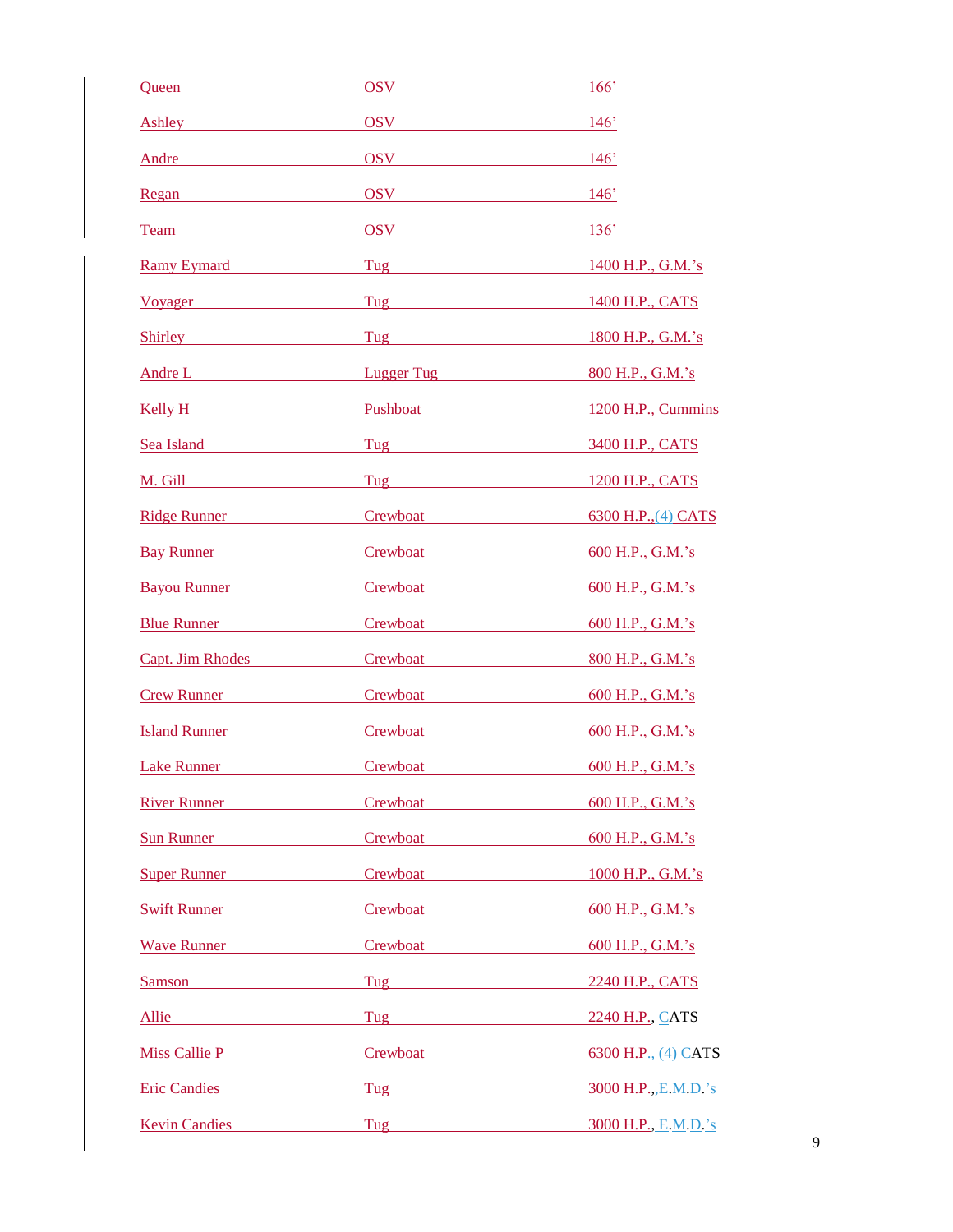| <b>Brett Candies</b>   | Tug                                                                                                                                                                                                                                  | 3000 H.P., E.M.D.'s |
|------------------------|--------------------------------------------------------------------------------------------------------------------------------------------------------------------------------------------------------------------------------------|---------------------|
| <b>Ryan Candies</b>    | Tug and the contract of the contract of the contract of the contract of the contract of the contract of the contract of the contract of the contract of the contract of the contract of the contract of the contract of the co       | 3000 H.P., E.M.D.'s |
| Gulf Brent             | Tug and the contract of the contract of the contract of the contract of the contract of the contract of the contract of the contract of the contract of the contract of the contract of the contract of the contract of the co       | 7200 H.P., E.M.D.'s |
| Gulf Duke              | Tug 5750 H.P., E.M.D.'s                                                                                                                                                                                                              |                     |
| Mister Andre           | Tug and the contract of the contract of the contract of the contract of the contract of the contract of the contract of the contract of the contract of the contract of the contract of the contract of the contract of the co       | 4100 H.P., Alco's   |
| Mister Jean            | Tug and the contract of the contract of the contract of the contract of the contract of the contract of the contract of the contract of the contract of the contract of the contract of the contract of the contract of the co       | 4100 H.P., Alco's   |
| El Toro Grande II      | <b>Tug and Service Service Service Service Service Service Service Service Service Service Service Service Service</b>                                                                                                               | 5750 H.P., E.M.D.'s |
| El Falcon Grande       | <b>Tug and Service Service Service Service Service Service Service Service Service Service Service Service Service</b>                                                                                                               | 5750 H.P., E.M.D.'s |
| Gulf Ace II            | Tug and the contract of the contract of the contract of the contract of the contract of the contract of the contract of the contract of the contract of the contract of the contract of the contract of the contract of the co       | 3900 H.P., E.M.D.'s |
| <b>Elefante Grande</b> | Tug                                                                                                                                                                                                                                  | 3900 H.P., E.M.D.'s |
| Dr. Jack Dr. Jack      | Tug and the contract of the contract of the contract of the contract of the contract of the contract of the contract of the contract of the contract of the contract of the contract of the contract of the contract of the co       | 7200 H.P., Alco's   |
| Mister John H          | Tug                                                                                                                                                                                                                                  | 4100 H.P., Alco's   |
| Gulf Squall            | Tug                                                                                                                                                                                                                                  | 3600 H.P., E.M.D.'s |
| El Carnero Grande      | <b>Tug Exercise 2018</b>                                                                                                                                                                                                             | 4300 H.P., Alco's   |
| Rio Bravo              | Tug <b>Express Structure Contract Contract Contract Contract Contract Contract Contract Contract Contract Contract Contract Contract Contract Contract Contract Contract Contract Contract Contract Contract Contract Contract C</b> | 3000 H.P., E.M.D.'s |
| El Pato Grande         | <b>Tug</b> and the same of the same of the same of the same of the same of the same of the same of the same of the same of the same of the same of the same of the same of the same of the same of the same of the same of the same  | 3000 H.P., E.M.D.'s |
| Ponce Service          | Tug                                                                                                                                                                                                                                  | 4000 H.P., E.M.D.'s |
| Capt. Preston P        | Crewboat                                                                                                                                                                                                                             | 6300 H.P., (4) CATS |
| Becky Lee              | Pushboat                                                                                                                                                                                                                             | 600 H.P., G.M.'s    |
| Eddie                  | Tug                                                                                                                                                                                                                                  | 1400 H.P., G.M.'s   |
| Bayou                  | Pushboat                                                                                                                                                                                                                             | 600 H.P., G.M.'s    |
| Duard                  | Tug                                                                                                                                                                                                                                  | 1800 H.P., G.M.'s   |
| Pride                  | Pushboat                                                                                                                                                                                                                             | 1800 H.P., CATS     |
| Lady Dakota            | Crewboat                                                                                                                                                                                                                             | 6300 H.P., (4) CATS |
| Rio Bravo              | Tug                                                                                                                                                                                                                                  | 3000 H.P., E.M.D.'s |
| Delta Fury             | Tug                                                                                                                                                                                                                                  | 3000 H.P., E.M.D.'s |
| F-Boys                 | Tug                                                                                                                                                                                                                                  | 4600 H.P., E.M.D.'s |
| Commodore              | Pushboat                                                                                                                                                                                                                             | 1800 H.P., CATS     |
| Rapid Runner II        | Crewboat                                                                                                                                                                                                                             | 6300 H.P., (4) CATS |
| Horizon Runner         | Crewboat                                                                                                                                                                                                                             | 6300 H.P., CATS     |

 $\mathbf{I}$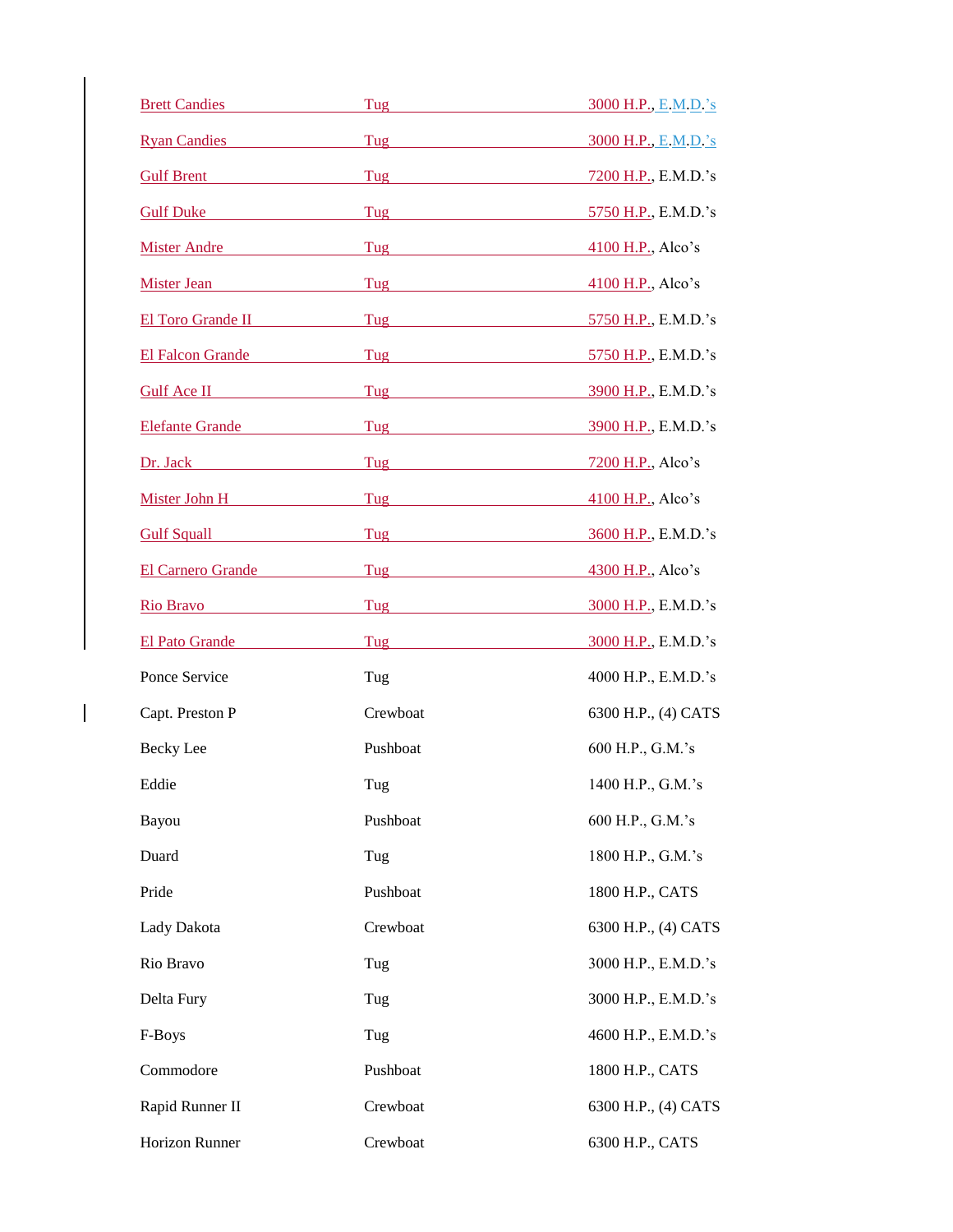| Quest              | Tug      | 2100 H.P., (3) CATS       |
|--------------------|----------|---------------------------|
| C-Rose             | Pushboat | 800 H.P., G.M.'s          |
| Capt. Paul         | Lugger   | 1200 H.P., Cummins        |
| Melinda            | Lugger   | 900 H.P., CATS            |
| <b>Brennan</b>     | Lugger   | 1200 H.P., Cummins        |
| Al C               | Tug      | 1800 H.P., Cummins        |
| Godfather          | Tug      | 6400 H.P., Alco's         |
| Mr. Charlie        | Tug      | 4100 H.P., Alco's         |
| Response Runner    | Crewboat | 6300 H.P., (4) CATS       |
| Miss Calie P.      | Crewboat | 6300 H.P., (4) CATS       |
| Lady Dakota II     | Crewboat | 6300 H.P., (4) CATS       |
| Tako Invader       | Pushboat | 1440 H.P., (2) CATS       |
| Specialist         | Tug      | 2000 H.P., (2) Cummins    |
| Miss Robin         | Tug      | 1440 H.P., (2) CATS       |
| Miss Debbie        | Tug      | 1440 H.P., (2) CATS       |
| Southern Coast     | Tug      | 2000 H.P., (2) CATS       |
| Mr. Toup           | Tug      | 2200 H.P., (2) CATS       |
| Morgan Ray         | Pushboat | 1440 H.P., (2) CATS       |
| 152 Rapid Runner   | Crewboat | 6300 H.P., (4) Mitsubishi |
| Marguerite Dufrene | Crewboat | 5780 H.P., (4) Cummins    |
| Tako Spirit        | Pushboat | 1000 H.P., (2) Cummins    |
| Lady Dakota II     | Crewboat | 6300 H.P., (4) CATS       |
| Danielle D         | Pushboat | 1440 H.P., (2) CATS       |
| Jacque R           | Pushboat | 1000 H.P., (2) CATS       |
| Andre R            | Pushboat | 1000 H.P., (2) Cummins    |
| Lowland 15         | Pushboat | 1440 H.P., (2) CATS       |
| Dorothy Cenac      | Pushboat | 1000 H.P., (2) Cummins    |
| Captain Webster    | Pushboat | 900 H.P., (2) GM's        |
| Dolphin IV         | Tug      | 5000 H.P., (2) CATS       |
| Dolphin V          | Tug      | 7200 H.P., (2) EMD's      |